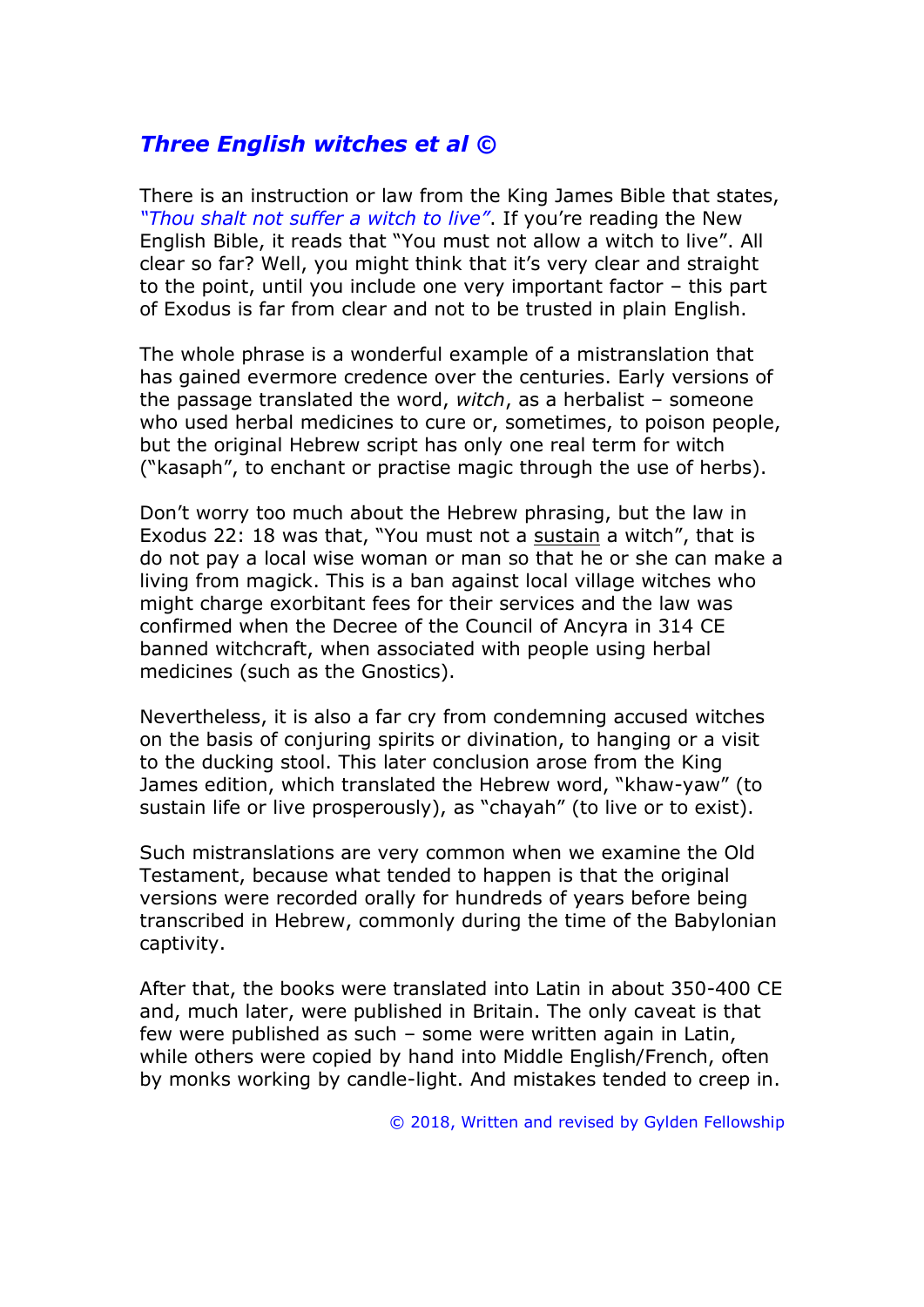Enough of that – what I'd like to show is that, despite the public antipathy against witches in general, some witches in Britain did very nicely for themselves, in terms of material gain or celebrity right through to Victorian times and we'll start in West Yorkshire with Hannah Green.

#### **The Ling Bob Witch**



Here is a picture of the Ling Bob pub in Wilsden/ Yeadon (part of the Bradford area) in 1960. Hannah Green – the Ling Bob Witch – lived in a small cottage on the site of the current pub car park from 1770 onwards. The term, *ling bob*, is a dialectical term for *Heather End*.

The present inn was built in 1836, but there had been an older pub of the same name on the same site. There were also a few very old cottages and farms in the area, because Wilsden was a very small village then – later, the Industrial Revolution was responsible for more mills and more cottages.

Local histories of Bradford and Wilsden refer to Hannah Green as a witch and fortune-teller who was able to divine the future of clients by reading tea leaves. Sometimes, she made general prophecies for her customers too, again for a fee. Her husband was the local miller. Was she successful? Here is a quotation from an eye witness.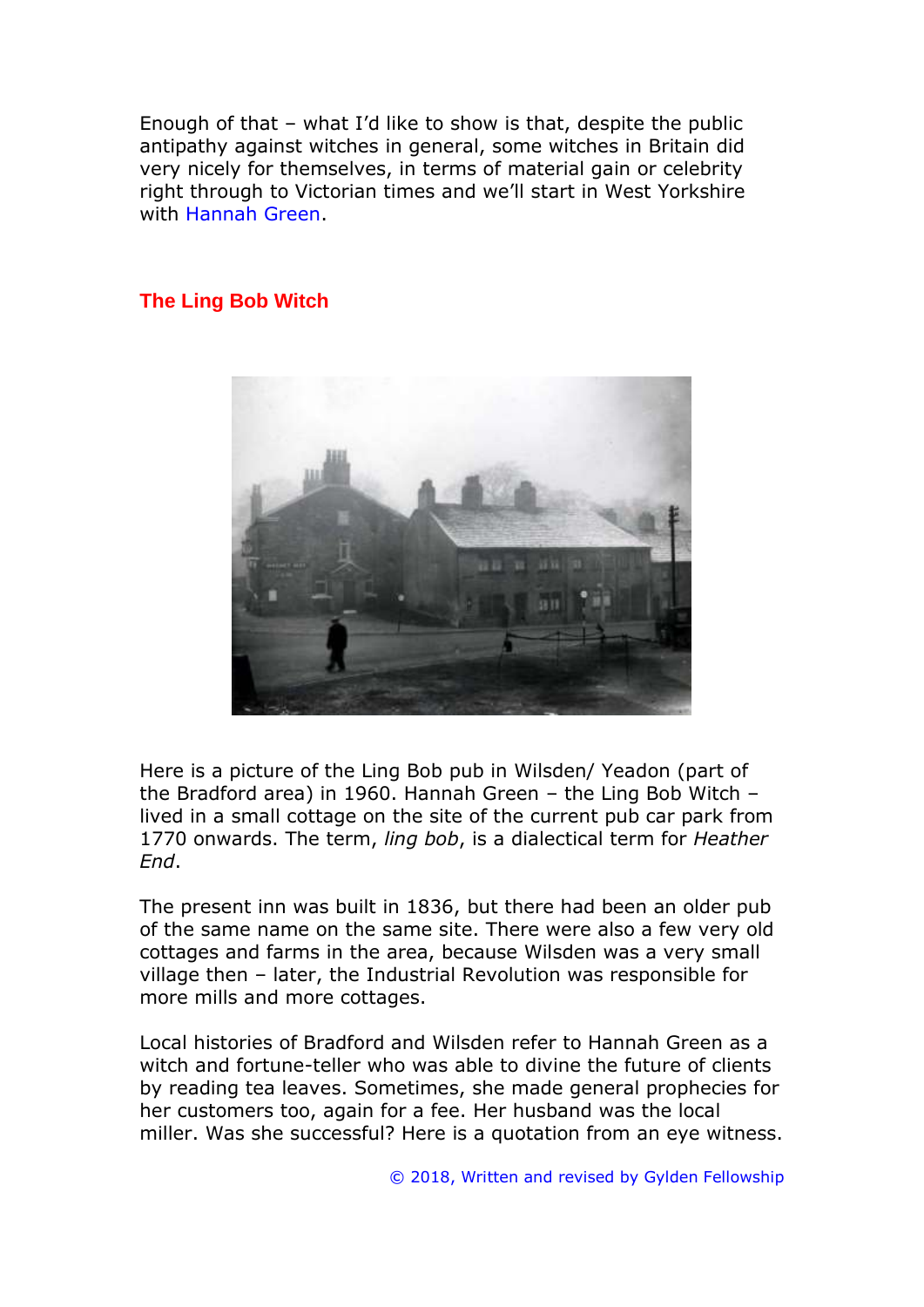*"The cottage had a tall chimney stack, white-painted so her clients would know where to find her. She was very popular with the gentry who would travel considerable distances for a consultation and whose carriages were often to be seen outside her home… it was no novel sight to see carriages with pairs of horses standing outside the Ling Bob oracle's abode awaiting their fair mistresses, who had come to consult old Hannah concerning their conjugal or other difficulties."* 

In a career over some 40 years, Hannah Green saved more than £1,000 (at a time when £1 a week was a good wage for a skilled man and many people earned less than half that). In later years, Hannah moved to Novia Farm on the Otley Old Road, near Yeadon, where she died on 12 May 1810.

Here is a quotation from an eye witness, known only as Mabel.

*"The people in olden times were very superstitious and there was one person in Yeadon who, from 1770 made a fortune out of the ladies who believed in fortune telling. She was known as the Ling Bob Witch, but her real name was Hannah Green. Many rich and aristocratic people consulted Hannah. She must have had a gift of second sight for they consulted her on many matters and she carried her profitable business on for 40 years."*

## **Cunning Murrell**

So, we move from West Yorkshire to Essex to consider the life of James 'Cunning' Murrell, who lived from October 1785 to December 1860 in Hadleigh, though his registered place of birth was Rochford.

If you visit Hadleigh now, the lane called End Way contained James Murrell's cottage, close to the church – there are office buildings now, but his cottage was one of six. He was a maker of shoes, but his real claim to fame was that he was the seventh son of a seventh son, a witch and he had the angels on his side. Apart from anything else, he foretold the date and hour of his death to anyone he met and he was completely accurate.

© 2018, Written and revised by Gylden Fellowship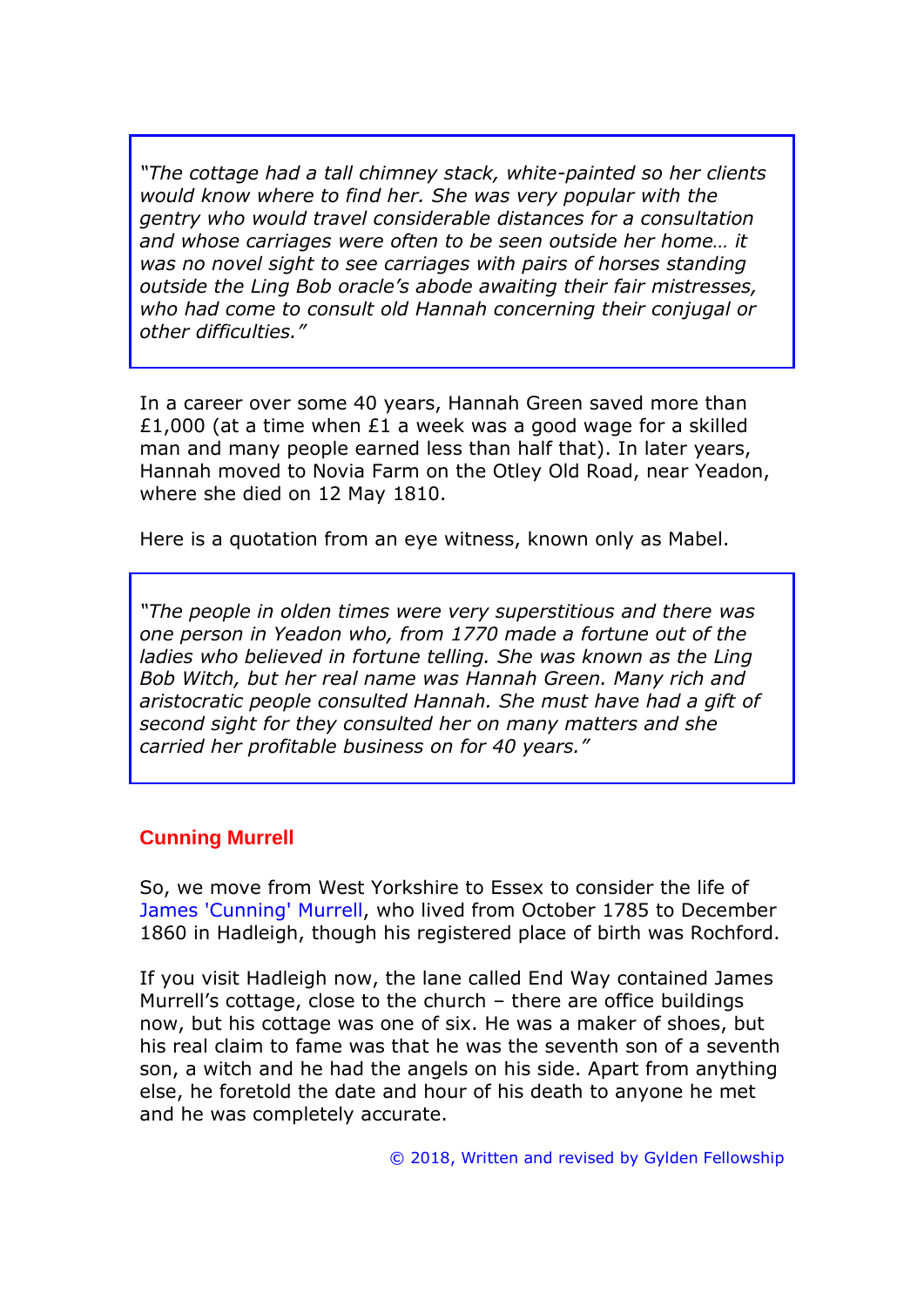In 1890 or so, the writer Arthur Morrison visited the Murrell's cottage and met the new tenants, who were in their nineties. He noted that they still believed in and praised the remarkable wizard, who had lived there before them. They talked of the cures he had performed, the amazing recovery of stolen goods, the exorcisms and his numerous prophecies, aided by the stars. Morrison's notes continue thus.

*"The front door of the cottage opened into the little room where he had received his clients amid walls hung about thick with the herbs that he was always gathering."*

Morrison was able to visit James Murrell's son (Edward) and look at his father's stock of calculations, horoscopes, exorcisms and obscure ancient books. The books were a bible, prayer collection, texts on astrology and astronomy, old medical books and homemade books or manuscripts of conjurations and magic. There were also many letters from satisfied customers letters that proved the immense faith people put into Murrell's powers, like the one that read, *"I have took the powder it made me verrey quear in the stummuk pleas send sum more."*

Despite his fame, James Murrell remained fairly poor. When Arthur Morrison was shown Murrell's grave and those of his family around him, the graves were unmarked and, even then, most were just a discolouration in the turf. Arthur Morrison published both a novel and a *Strand* magazine article on Cunning Murrell in 1900. Here is an illustration (unknown artist) of Murrell at work, *Cunning Murrell: the Devil's Master*.



© 2018, Written and revised by Gylden Fellowship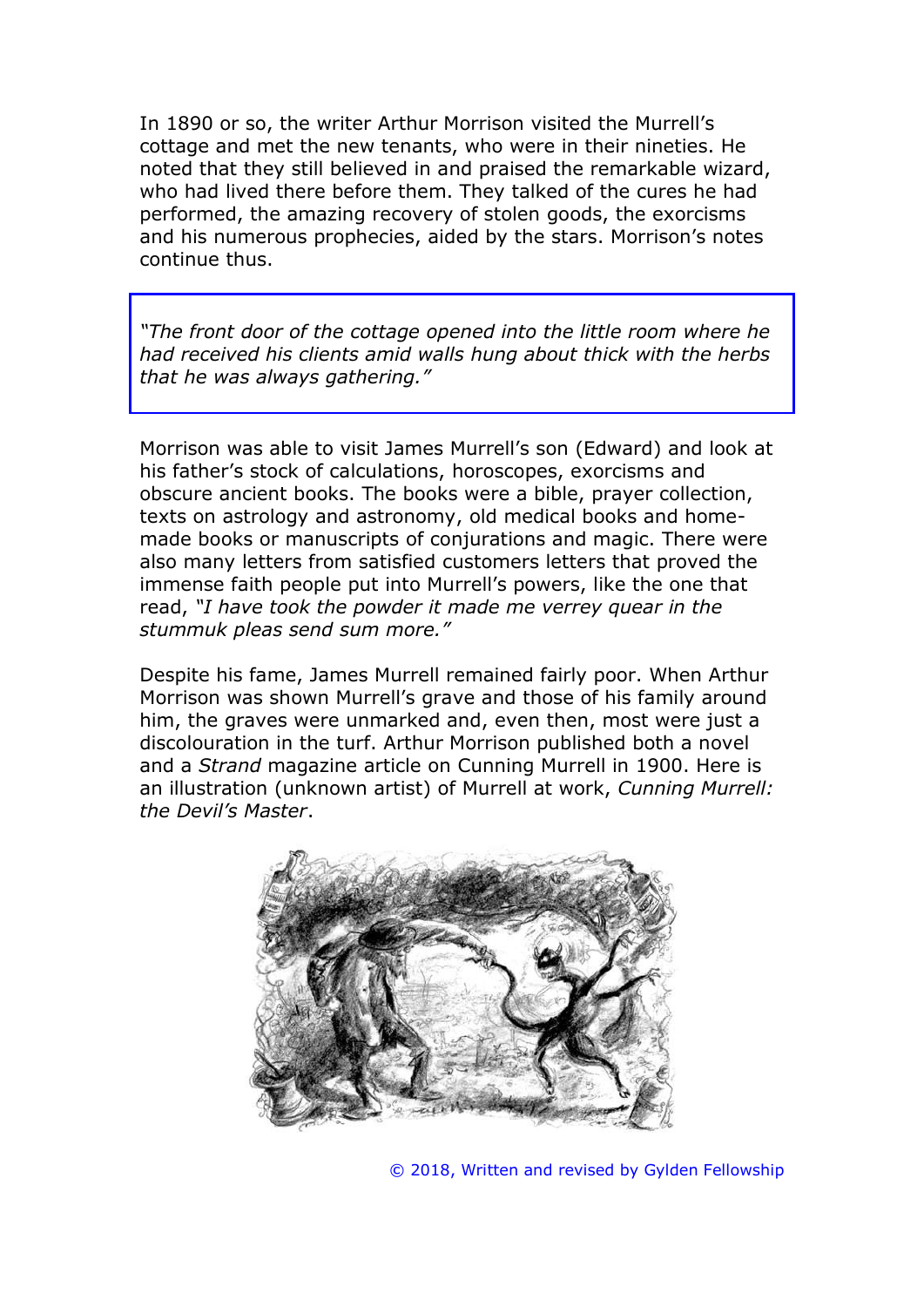## **The Tebay Witch**

From Essex, back up north, this time to Cumbria to look at the case of Mary Baines, who was certainly famous, if not that rich. Tebay is a small village on the M6, not far from Kendal and the Lake District.

Mary Baines (or Baynes) was a farmer's daughter, born on an isolated farm in 1721. She was a spinster and stayed at home to look after her parents. When they died, she was forced to take a cottage in Tebay. She had become more eccentric as she had grown older and the villagers treated her with fear and hatred. If children teased Mary, she would threaten them.

Anything strange that happened was thought to be her fault and some believed she had magic powers to help her in her malicious deeds. She was not a good-looking woman and it wasn't long before she was known as *The Tebay Witch*.

Mary did not like cruelty to animals and, when the fox hunt was in Tebay one day, she was said to have turned herself into a hare to lead the hunt down into Tebay Gorge. When she reached the bottom of the gorge, she re-charged her magickal powers on a heap of stones. She then ran up the fell above and the hounds followed her, but couldn't keep up with her and returned to Tebay completely exhausted. Of course, by this time, the hare had turned back into Mary Baines. Here is a story about Mary, told by one of her Tebay peers.

*"Ned Nisson, of the Cross Keys Inn, had a mastiff which worried Mary's favourite cat to death. She decided to have the cat properly buried in her garden and a man named Willan dug a grave for it. Old Mary handed him an open book and pointed to something he was to read, but Willan, not thinking it worthwhile to read anything over the cat, took pussy by the leg and said: 'Ashes to ashes, dust to dust, Here's a hole and in tha must'.*

*Mary grew angry and warned her companion he would fare no better than his levity. Soon afterwards, Willan was ploughing his field when the implement suddenly bound up and the handle struck one of his eyes causing blindness. Mary Baines was given credit for having bewitched his plough."*